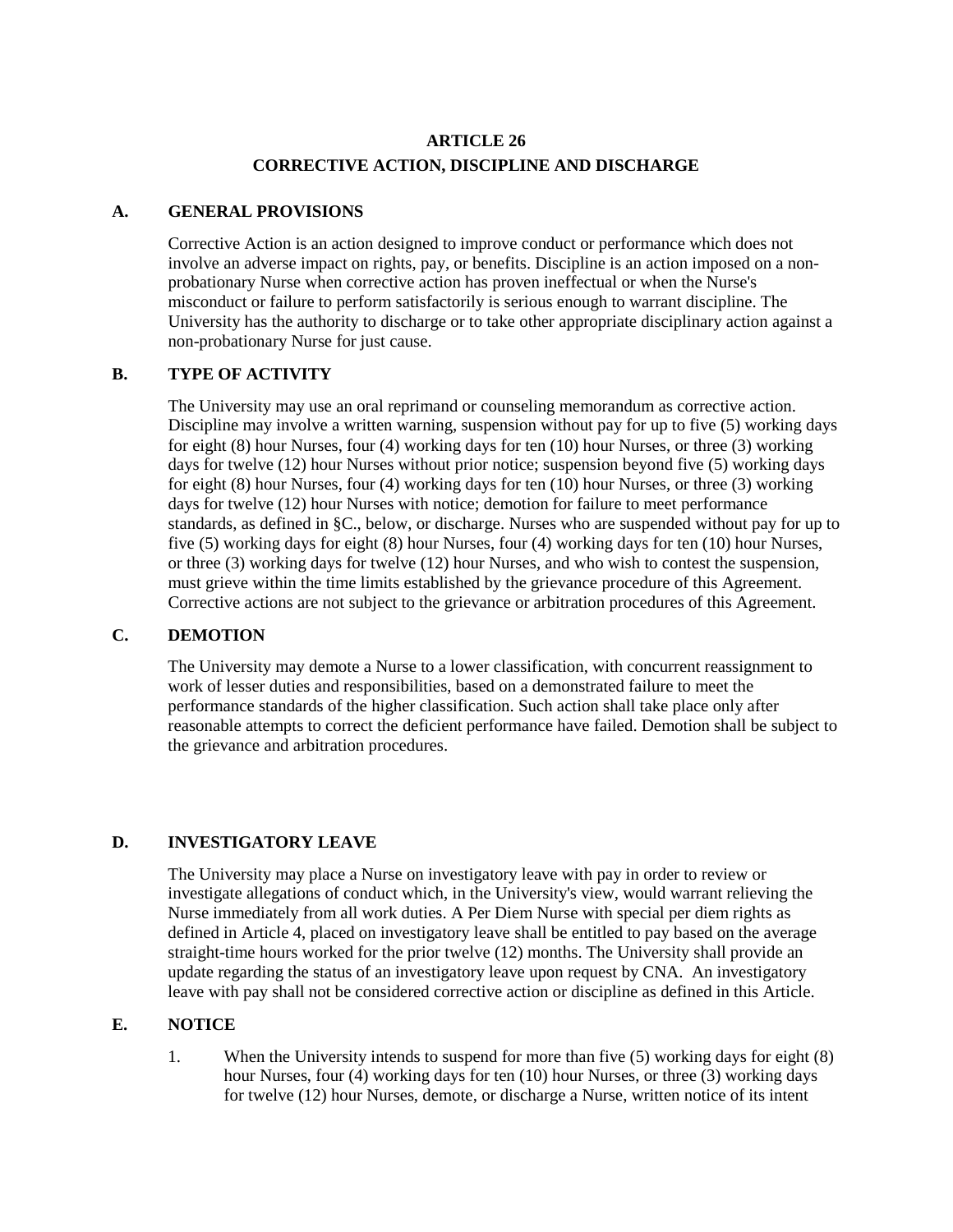shall be given to the Nurse. Such notice shall be made, either by delivery of the notice to the Nurse in person, or by placing the notice of intent in the United States mail, first class postage paid, in an envelope addressed to the Nurse at the Nurse's last known home address. In either case, a copy of the notice of intent shall be sent by United States mail, first class postage paid, to the Association. It shall be the responsibility of the Nurse to inform the University in writing of any change of home address. When delivery is made by mail, the notice of intent shall contain a proof of service indicating the date on which the notice of intent was mailed. Such date of mailing shall be the "date of issuance" of the notice of intent.

- 2. The notice shall:
	- a. inform the Nurse of the action intended, the reason for the disciplinary action and the effective date of the action;
	- b. include a copy of the charge and material upon which the charge is based; and
	- c. inform the Nurse of the right to respond and to whom to respond within the time limit in §F., below, either orally or in writing in accordance with §F., below.

### **F. NURSE RESPONSE**

- 1. The Nurse shall be entitled to respond, orally or in writing, to the notice of intent described in §E., above. If the written notice is delivered in person to the Nurse, the Nurse's response must be received within ten (10) calendar days from the date of issuance of such notice of intent in accordance with instructions given by the University in the written notice. If the written notice is mailed to the Nurse and the Association, the Nurse's response must be received within fourteen (14) calendar days from the date of issuance of such notice of intent.
- 2. After review of the Nurse's timely response, if any, the University shall notify the Nurse of any action to be taken. Such action to be taken may not include discipline more severe than that described in the notice of intent; however, the University may reduce such discipline without the issuance of a further notice of intent. When such action includes a suspension without pay for five (5) working days for eight (8) hour Nurses, four (4) working days for ten (10) hour Nurses, or three (3) working days for twelve (12) hour Nurses or longer, a copy of the letter of discipline/suspension will be sent concurrently to the Association.
- 3. A Nurse shall be entitled to respond in writing to any corrective action or disciplinary action by the University and to have that response attached to the corrective or disciplinary action in the Nurse's personnel file.

### **G. PERSONNEL RECORDS**

- 1. A counseling memorandum shall be placed in the Nurse's personnel records.
- 2. A copy of a written warning or notice of any further disciplinary action, given or mailed to a Nurse shall be placed in the Nurse's personnel records. The University agrees that written warnings and other disciplinary notices shall be accompanied by a proof of service.
- 3. Counseling memoranda and written warnings shall be destroyed after two (2) consecutive years during which there has been no further written warnings issued to the Nurse. A